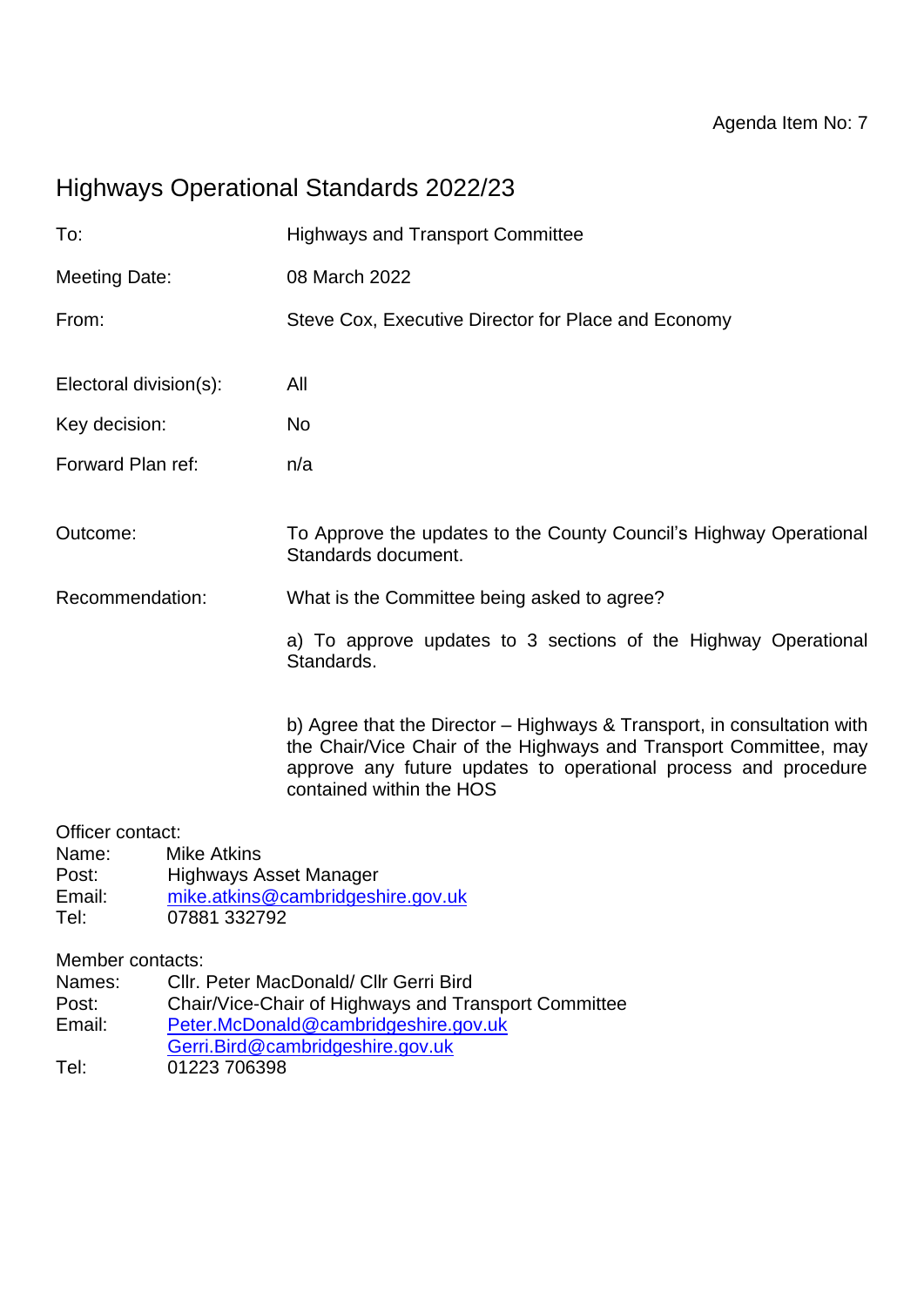## 1. Background

- 1.1 The County Council has a suite of highway asset management documents. Comprising : The Highways Asset Management Policy, Highways Asset Management Strategy and the Highway Operational Standards (HOS).
- 1.2 The Policy, Strategy and HOS were all approved by this committee, at its meeting held on 9<sup>th</sup> March 2021.
- 1.3 This report seeks the committee's approval to a number of updates to the Highways Operational Standards. There are no substantive changes to the other documents.

## 2. Main Issues

- 2.1 The suite of highways asset management documents sets out the Authority's approach to managing and maintaining the highways and public rights of way in Cambridgeshire. The suite of documents supports officers in operational decision making to help ensure a longterm approach to highways maintenance and optimum use of the funds available to the Authority
- 2.2 The Authority's approach to highways asset management is aligned with national guidance, codes of practice and Central Government policy. Central Government's commitment to highway asset management has been demonstrated via the incentive funding mechanism. The amount of funding that the Council has received in recent years from the Department for Transport (DfT) has depended upon the extent that the Council can evidence it has implemented and maintained highway asset management strategies and policies. It is anticipated that this funding mechanism will continue for year 2022-23. The Council receives £2,082,000 as part of the highways incentive funding which requires us to adopt a culture of continuous improvement in our highways asset management approach to secure funding in the future, and this amount is already built into the Business Plan.
- 2.3 Authorities are assessed for Incentive Funding based upon their responses to a broad range of questions regarding highways asset management. DfT assesses these responses and places authorities within one of three bands. To achieve maximum funding, an authority must be placed within Band 3. The Council has previously achieved Band 3 status. It is therefore important that the Authority continues with its implementation of the asset management approach and that the key documents are updated to reflect best practice.
- 2.4 A number of updates have been made to the HOS. Statistics and Financial figures have also been updated to reflect the ever-growing nature of the highways network and assets and the outcomes of the 2022/23 business planning processes.

#### Updates;

2.5 Update 1. Section 3.11 – Cycle Routes are inspected on a regular basis by the Council to identify defects that are or could soon be a hazard to those that use them. Users generally fall into two categories, commuting or recreational cycling. Defects are recorded and repairs carried out. The current frequency of inspection is based on the class of carriageway the route is on or adjacent to. This means cycle routes are currently inspected without consideration to the importance or volume of use by cyclists themselves as a road user type.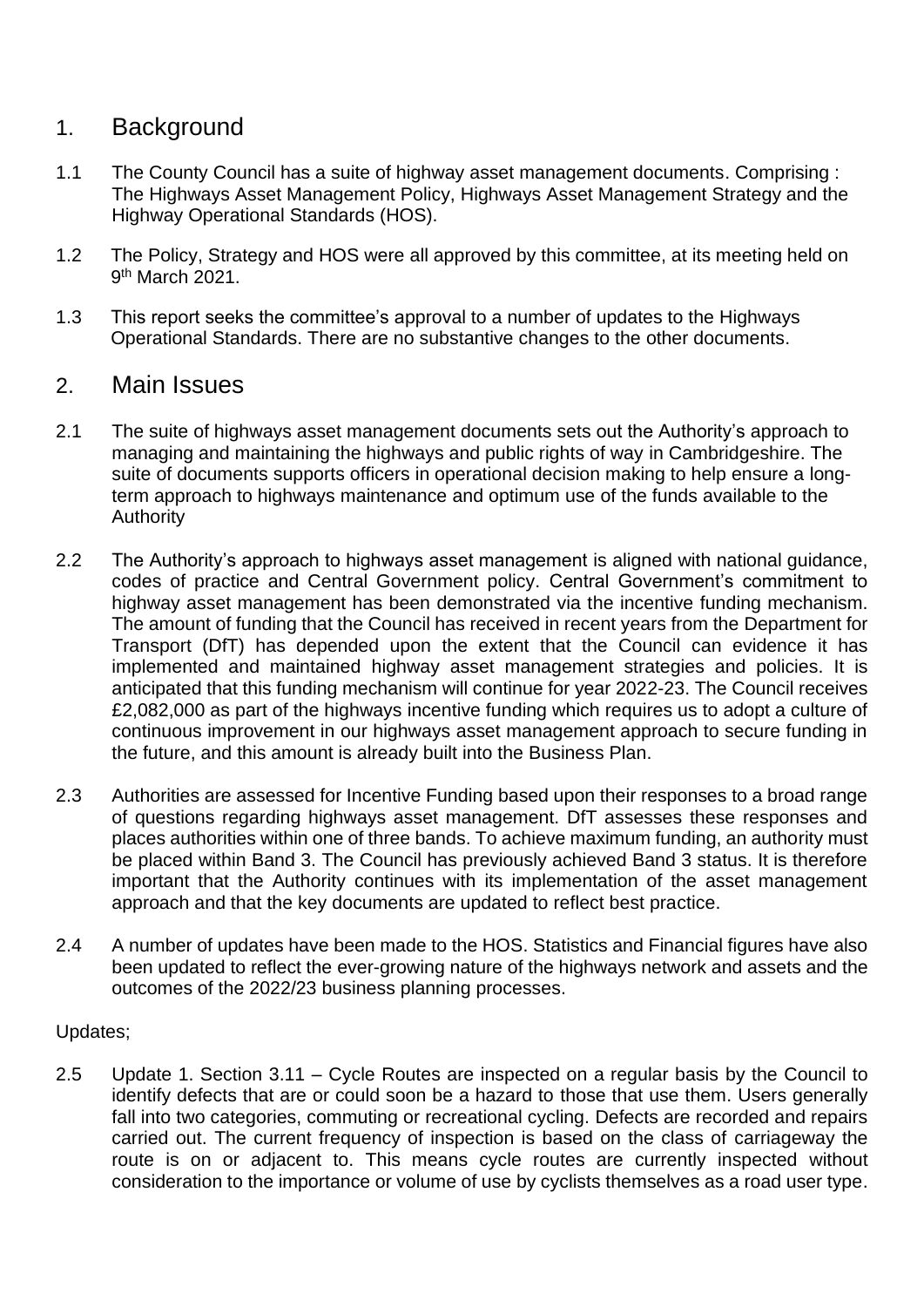By amending our practice to take into account the volume of use by cyclists we will be able to better manage risk to cyclists using the network. We will inspect routes used by more cyclists more often. Inspection based on use supports a more risk-based approach by directing resources to the higher used cycle routes where the likelihood of risk to users is higher, due to the volume of people using the routes. Less used routes will be inspected less frequently at a frequency commensurate to their use. The new frequencies will not be less than current on any route so there will be no resultant reduction in level of service. The effect of this change will be to make the level of use by cyclists the primary driver for inspection frequencies of cycle routes. This represents a best practice approach to the management of risk and the defence of third-party claims. Appendix One – HOS Section 3.11

- 2.6 Update 2. Appendix O of the HOS Introduction of a risk assessments for new lighting columns. A revised policy whereby risk assessments are undertaken to establish if there is a need for passively safe lighting columns and posts for illuminated signs for all new installations. Passively safe columns and posts are designed to minimise the risk of death or injury in the event of collision. Risk assessments will be undertaken for all new lighting installations or changes to existing installations. Appendix one - HOS Appendix O
- 2.7 Update 3. Appendix S of the HOS The County Council is responsible for maintaining the legal record of all highways maintainable at public expense. This is held in a document called the List of Streets. The List of Streets only contains basic information and does not include such detail as widths and the precise extent of the highway. However, the Council is often required to investigate the extent of the highway to respond to requests from stakeholders, developers and members of the public. Investigations into highway extents and boundaries can be complex and time consuming. It is therefore proposed to introduce a Statement of Prioritisation to ensure that enquiries that could have significant implications are prioritised, and to enable customer expectations to be managed appropriately. The proposed Statement of Prioritisation for such requests is included as Appendix S to the HOS. Appendix One HOS appendix S.
- 2.8 If approved, the changes outlined in paragraphs 2.5, 2.6 and 2.7 will be implemented from 1 st April 2022.

#### 3. Alignment with corporate priorities

3.1 Communities at the heart of everything we do

Our Highways are the conduits supporting and connecting communities and businesses across Cambridgeshire and beyond. Well managed and maintained highway infrastructure supports the local and national economy providing a safe environment for public travel and the movement of goods.

#### 3.2 A good quality of life for everyone

The following bullet points set out details of implications identified by officers:

• The Highways Operational Standards set out the Authority's operational policies to support the provision of a safe and serviceable highway network for all users, thus helping ensure that safe facilities are available for walking, cycling and other non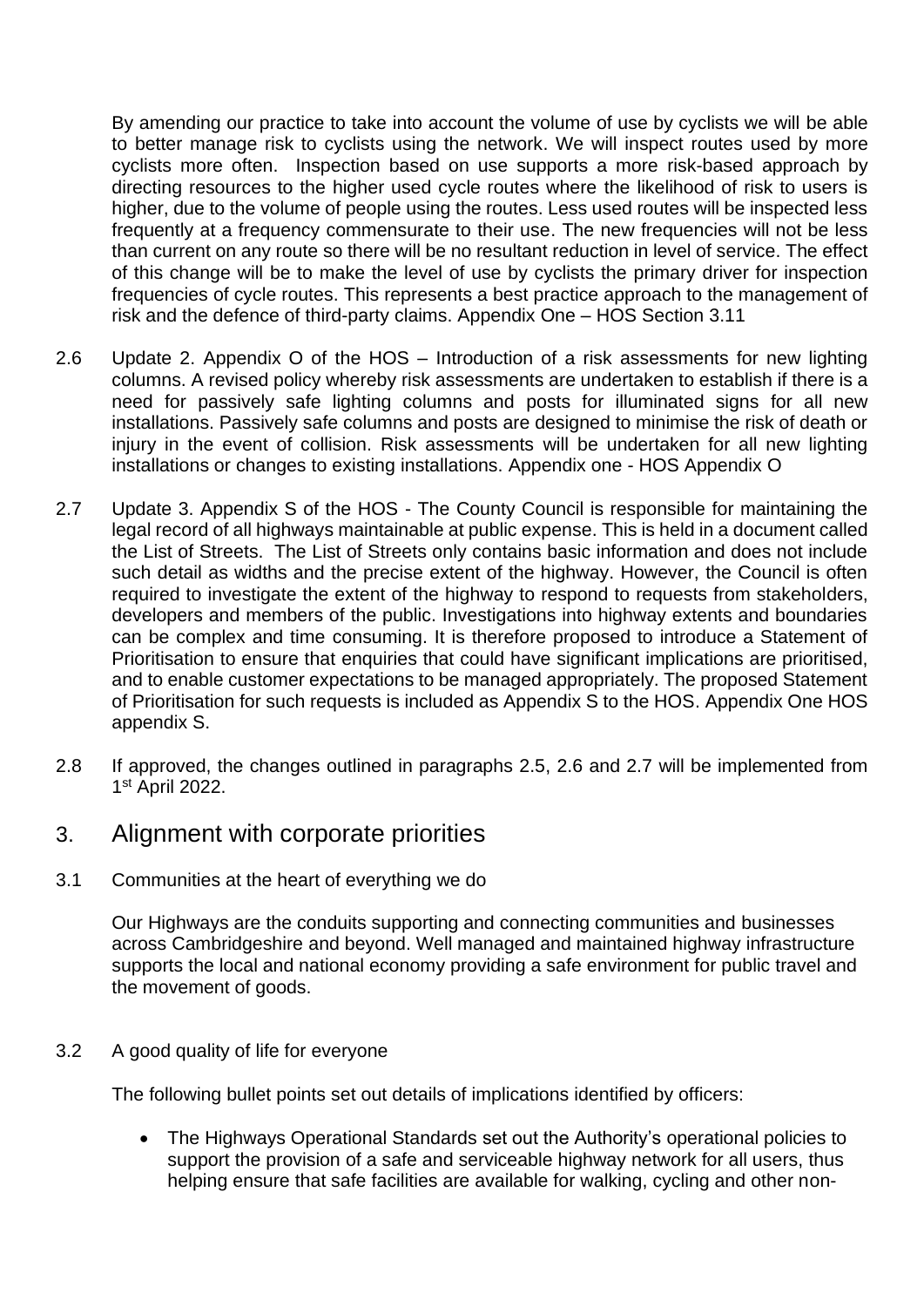motorised forms of transport. The proposed changes regarding the inspection of cycle routes will help provide a safer network for cyclists and facilitate the pursuit of healthy, sustainable modes of transport.

3.3 Helping our children learn, develop and live life to the full

There are no significant implications for this priority.

3.4 Cambridgeshire: a well-connected, safe, clean, green environment

Well managed and maintained Highways and Public Rights of Way support and promote sustainable travel choice by contributing to a safe and inviting public realm for travel by sustainable modes. Maintaining the highway infrastructure in a good condition reduces traffic disruption and helps minimise the carbon cost of asset ownership. The changes to the inspections of cycle routes will help encourage the use of non-motorised transport.

3.5 Protecting and caring for those who need us

There are no significant implications for this priority.

## 4. Significant Implications

4.1 Resource Implications

The report above sets out details of significant implications in paragraphs 2.2 to 2.3 regarding the Incentive Fund and its relationship to the adoption and implementation of highway asset management principles.

4.2 Procurement/Contractual/Council Contract Procedure Rules Implications

There are no significant implications within this category.

4.3 Statutory, Legal and Risk Implications

The following bullet points set out details of significant implications identified by officers:

- The standards contained within the HOS regarding highway inspections, will be key considerations in the Authority's statutory defence to third party claims, under Section 58 of the Highways Act 1980. The changes regarding inspection frequencies for cycle routes are relevant in this respect.
- 4.4 Equality and Diversity Implications

There are no significant implications within this category. Due regard has been given to the equality impact of the updates proposed in paragraphs 2.5-2.7 and no foreseeable negative impact is expected.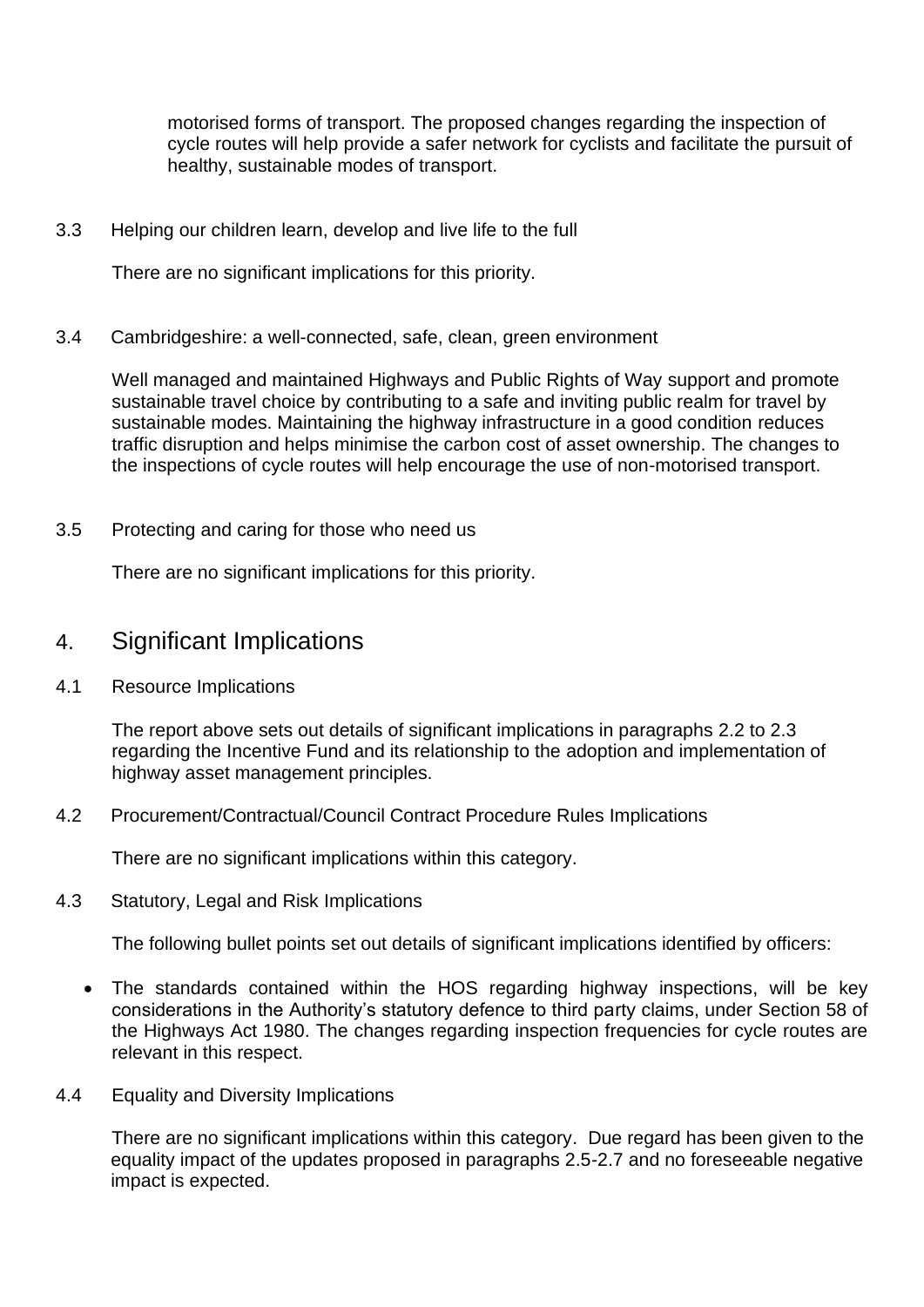4.5 Engagement and Communications Implications

There are no significant implications within this category

4.6 Localism and Local Member Involvement

There are no significant implications within this category

4.7 Public Health Implications

There are no significant implications within this category

- 4.8 Environment and Climate Change Implications on Priority Areas (See further guidance in Appendix 2):
- 4.8.1 Implication 1: Energy efficient, low carbon buildings. Positive/**neutral**/negative Status:

There are no significant implications within this category

4.8.2 Implication 2: Low carbon transport. **Positive**/neutral/negative Status:

> Explanation: The proposed changes to the HOS will help provide a safe network for cyclists, thus helping to encourage modal shift to low carbon transport.

4.8.3 Implication 3: Green spaces, peatland, afforestation, habitats and land management. Positive/**neutral**/negative Status:

The minimum number of lights will be installed to comply with legislation and not disturb biodiversity or wildlife.

4.8.4 Implication 4: Waste Management and Tackling Plastic Pollution. Positive/**neutral**/negative:

There are no significant implications within this category

4.8.5 Implication 5: Water use, availability and management: Positive/**neutral**/negative:

There are no significant implications within this category

4.8.6 Implication 6: Air Pollution. **Positive**/neutral/negative

> Explanation: The HOS seeks to provide a safe and serviceable network for all modes of transport, including facilities for pedestrians, cyclists and equestrians. The proposed changes to the HOS will help provide a safe network for cyclists, helping drive modal shift and reducing air pollution.